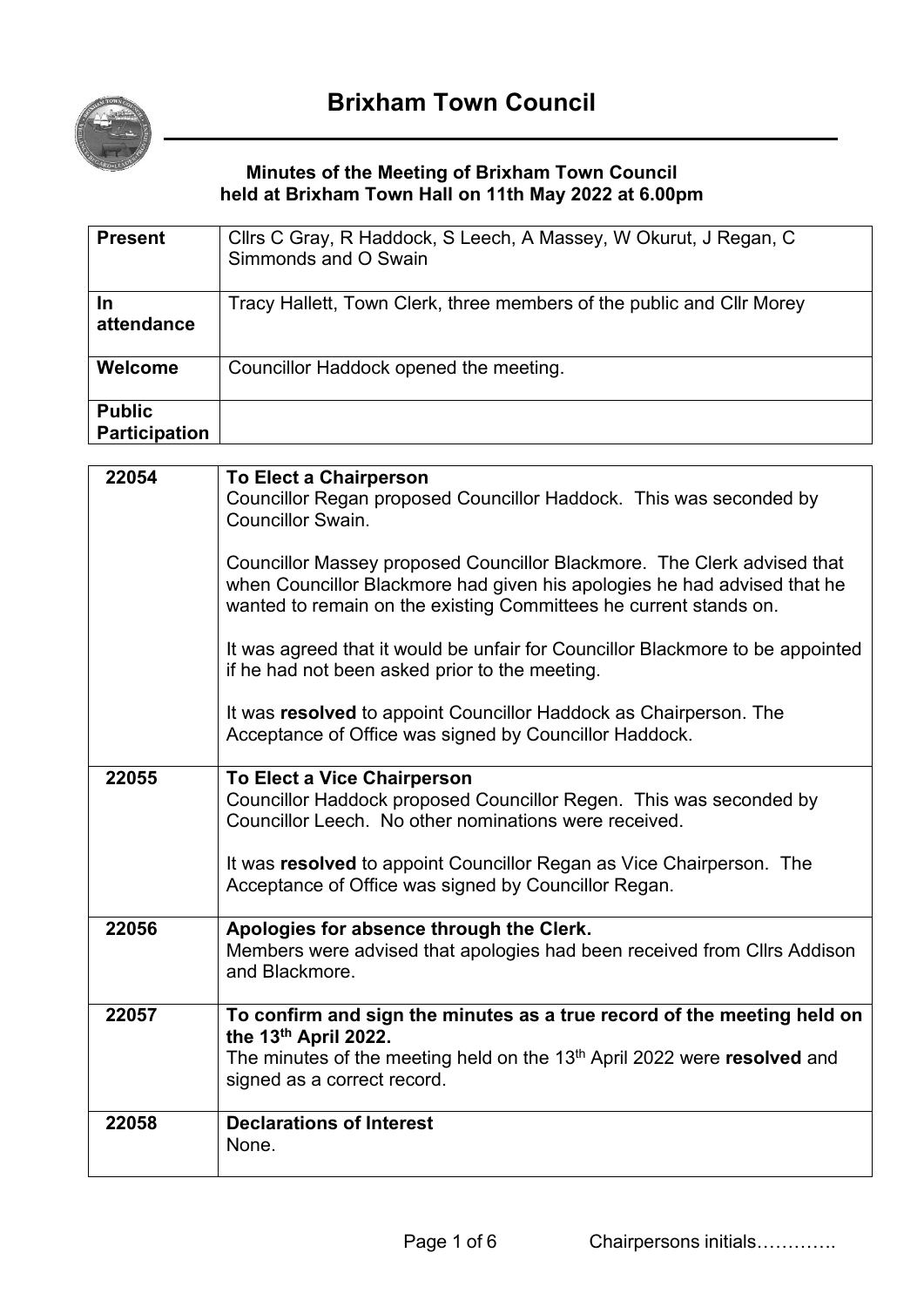| 22059                                                                                                            | <b>Standing Orders</b><br>It was resolved to suspend Standing Orders.                                                                                                                                                                                                                                                                                                                                                                                                                                                                                                                                                                                                                                                                                                                                                                                                                                                |                                                                                                   |  |
|------------------------------------------------------------------------------------------------------------------|----------------------------------------------------------------------------------------------------------------------------------------------------------------------------------------------------------------------------------------------------------------------------------------------------------------------------------------------------------------------------------------------------------------------------------------------------------------------------------------------------------------------------------------------------------------------------------------------------------------------------------------------------------------------------------------------------------------------------------------------------------------------------------------------------------------------------------------------------------------------------------------------------------------------|---------------------------------------------------------------------------------------------------|--|
|                                                                                                                  |                                                                                                                                                                                                                                                                                                                                                                                                                                                                                                                                                                                                                                                                                                                                                                                                                                                                                                                      |                                                                                                   |  |
| 22060                                                                                                            | <b>Primary Care</b><br>Representatives from the Primary Care Trust were invited to address the<br>Council.                                                                                                                                                                                                                                                                                                                                                                                                                                                                                                                                                                                                                                                                                                                                                                                                           |                                                                                                   |  |
|                                                                                                                  | <b>Hospital update</b><br>Funded by the Hospital League of Friends they linked in with CCG, Compass<br>House and Mayfield Medical Centre to provide high quality care at Brixham<br>Hospital. This will enable better and level access for all patients in Brixham.<br>Expect services to start in next couple of months. An exact date cannot be<br>shared just yet, but the development is well underway.<br>Councillors had an opportunity to ask questions and raise concerns.<br>A list of questions was submitted to the Primary Care Trust prior to the<br>meeting. Councillor Haddock asked that they submit a written response to<br>the questions and this was agreed by the representatives. The Primary Care<br>Trust advised the Council that they are prepared to return to future Council<br>meetings. Councillor Haddock advised that he was keen to see them return<br>in about three months' time. |                                                                                                   |  |
|                                                                                                                  |                                                                                                                                                                                                                                                                                                                                                                                                                                                                                                                                                                                                                                                                                                                                                                                                                                                                                                                      |                                                                                                   |  |
|                                                                                                                  | The Council thanked the representatives for attending the meeting.                                                                                                                                                                                                                                                                                                                                                                                                                                                                                                                                                                                                                                                                                                                                                                                                                                                   |                                                                                                   |  |
| 22061                                                                                                            | <b>Standing Orders</b><br>It was resolved to reinstate Standing Orders.                                                                                                                                                                                                                                                                                                                                                                                                                                                                                                                                                                                                                                                                                                                                                                                                                                              |                                                                                                   |  |
| 22062                                                                                                            | <b>Elections of Members</b><br><b>Committees</b>                                                                                                                                                                                                                                                                                                                                                                                                                                                                                                                                                                                                                                                                                                                                                                                                                                                                     |                                                                                                   |  |
|                                                                                                                  | <b>Planning and Regeneration</b>                                                                                                                                                                                                                                                                                                                                                                                                                                                                                                                                                                                                                                                                                                                                                                                                                                                                                     | R Haddock<br>J Regan<br>D Blackmore<br>C Gray<br>A Massey<br>O Swain<br>P Addison *<br>C Simmonds |  |
| It was resolved to increase the member from seven to eight for the<br><b>Planning and Regeneration Committee</b> |                                                                                                                                                                                                                                                                                                                                                                                                                                                                                                                                                                                                                                                                                                                                                                                                                                                                                                                      |                                                                                                   |  |
|                                                                                                                  | <b>Finance and General Purposes</b>                                                                                                                                                                                                                                                                                                                                                                                                                                                                                                                                                                                                                                                                                                                                                                                                                                                                                  | R Haddock<br>J Regan<br>D Blackmore<br>P Addison *<br>W Okurut<br>O Swain<br>A Massey             |  |
|                                                                                                                  | <b>Community and Environment</b>                                                                                                                                                                                                                                                                                                                                                                                                                                                                                                                                                                                                                                                                                                                                                                                                                                                                                     | R Haddock<br>J Regan<br>P Addison *                                                               |  |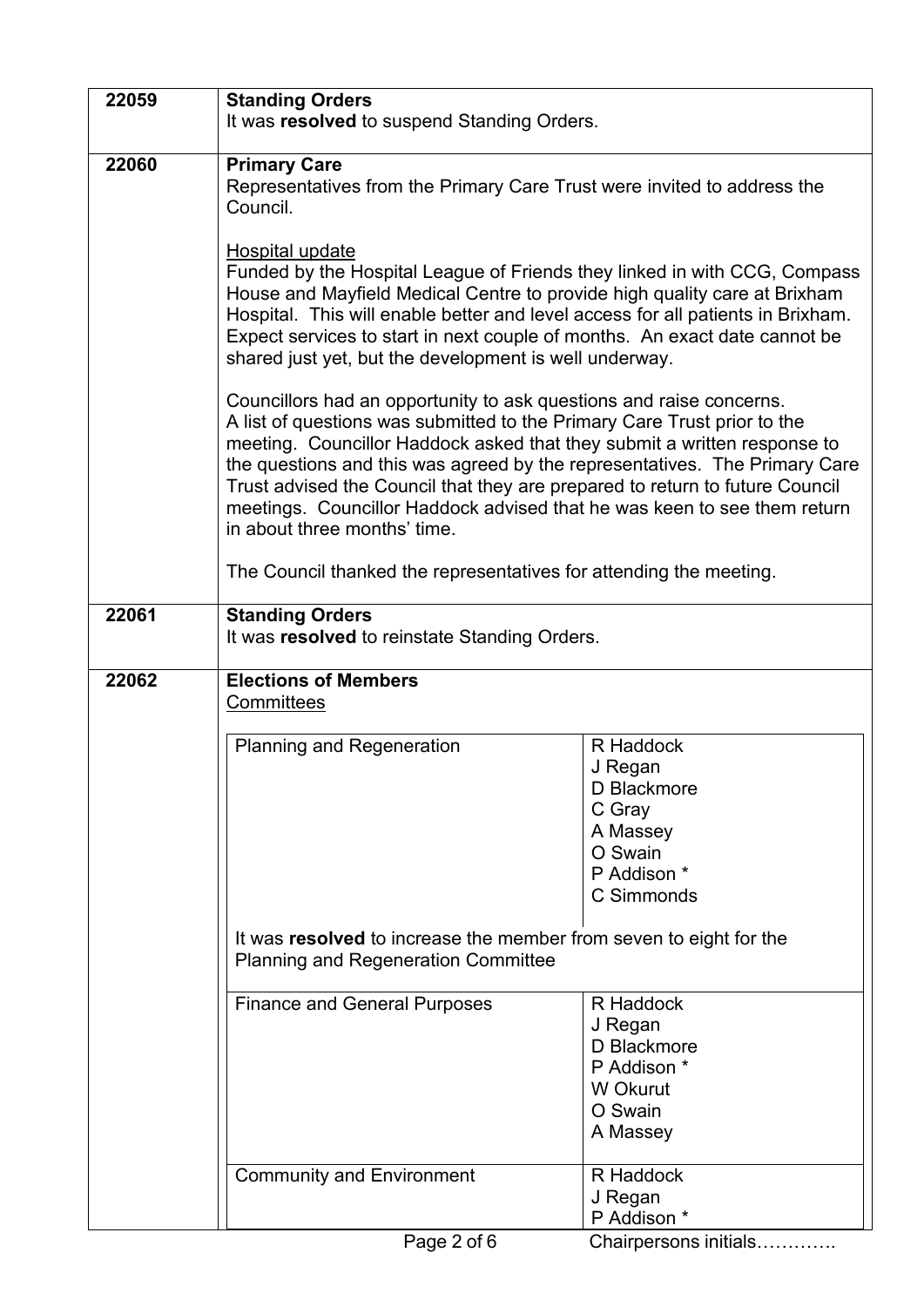|                                                                                                                                                                                                                                                                           | S Laurie *<br>O Swain<br>W Okurut<br>C Gray |
|---------------------------------------------------------------------------------------------------------------------------------------------------------------------------------------------------------------------------------------------------------------------------|---------------------------------------------|
| <b>Task and Finish Groups</b>                                                                                                                                                                                                                                             |                                             |
| Community Recovery Task and Finish Group is renamed to<br><b>Community Strategic Plan</b><br>F&GP Committee review the Terms of Reference to meet the aims<br>and objectives of the Strategic Plan<br>Task and Finish Group consider a five year Strategic plan; year one |                                             |
| being the current year and years 2-4 being an aid to facilitate the<br>newly elected members from May 2023<br>Policy Task and Finish Group is dissolved                                                                                                                   |                                             |
| Brixham Peninsula Neighbourhood Plan                                                                                                                                                                                                                                      | D Blackmore<br>C Gray<br>P Addison *        |
| Christmas                                                                                                                                                                                                                                                                 | J Regan                                     |
| <b>Community Strategic</b>                                                                                                                                                                                                                                                | S Leech<br>W Okurut                         |
| <b>Community Transport</b>                                                                                                                                                                                                                                                | C Gray                                      |
| <b>Town Emergency Plan</b>                                                                                                                                                                                                                                                | S Leech (after September)<br>W Okurut       |

## Outside Bodies

| <b>Brixham Community Sports Partnership</b>    |                                                               |
|------------------------------------------------|---------------------------------------------------------------|
| <b>Brixham Fairtrade Working Group</b>         |                                                               |
| <b>Brixham Future</b>                          | P Addison *                                                   |
|                                                | J Regan                                                       |
| <b>Brixham in Bloom</b>                        | J Regan                                                       |
| <b>Community Partnership Steering Group</b>    | P Addison *                                                   |
| <b>DALC</b> including Larger Councils          | C Gray advised that she<br>would be happy to go on a<br>rota. |
| <b>Shoalstone Pool</b>                         | W Okurut                                                      |
| <b>Torbay Council Planning Committee &amp;</b> |                                                               |
| <b>Licensing Committee</b>                     |                                                               |
| Youth Genesis (as a contact)                   | O Swain                                                       |
| It was resolved to include Brixham             | S Leech                                                       |
| Theatre subject to them requesting             |                                                               |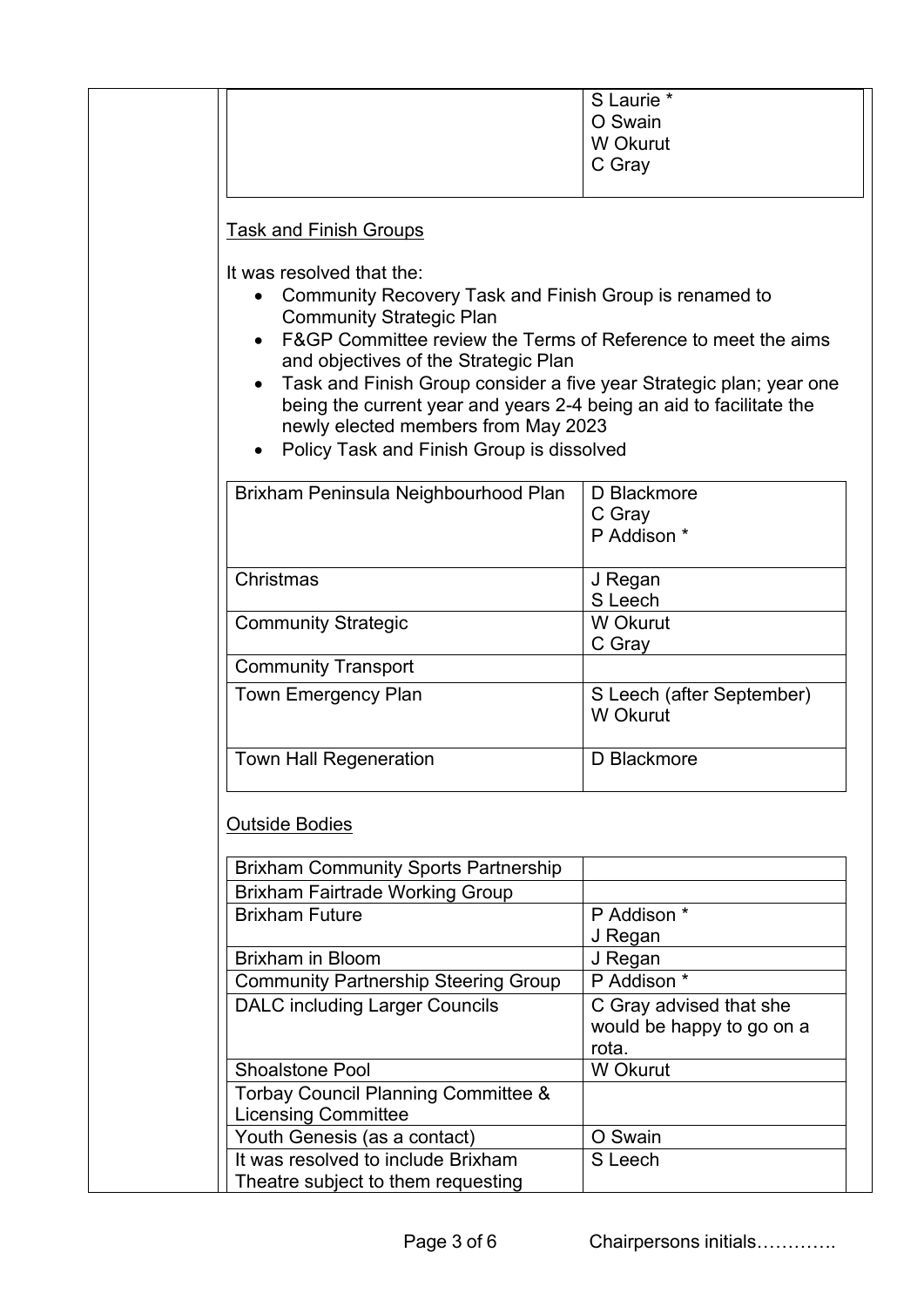|       | * These Councillors were not present at the meeting and had not advised the<br>Town Clerk of their preferred options. Their membership is subject to<br>confirmation that they are happy with the above.                                                                                                                                                                                                                                                                                                                                                                                                                                                                                        |  |  |
|-------|-------------------------------------------------------------------------------------------------------------------------------------------------------------------------------------------------------------------------------------------------------------------------------------------------------------------------------------------------------------------------------------------------------------------------------------------------------------------------------------------------------------------------------------------------------------------------------------------------------------------------------------------------------------------------------------------------|--|--|
| 22063 | <b>Calendar of Meetings</b><br>It was resolved to approve the Full Council meeting schedule. The Town<br>Clerk advised that the Annual Meeting of the Parish will be held on a<br>Saturday in March 2023 with a new format to enable Councillors to interact<br>with residents in a more informal setting.                                                                                                                                                                                                                                                                                                                                                                                      |  |  |
| 22064 | <b>Internal Auditor</b><br>It was resolved to appoint IAC Audit and Consultancy Ltd                                                                                                                                                                                                                                                                                                                                                                                                                                                                                                                                                                                                             |  |  |
| 22065 | <b>Asset Register</b><br>It was resolved to accept the asset register                                                                                                                                                                                                                                                                                                                                                                                                                                                                                                                                                                                                                           |  |  |
| 22066 | <b>Policies</b><br><b>Standing Orders</b><br>a)<br>It was resolved to adopt the reviewed Standing Orders.<br><b>Financial Regulations</b><br>b)<br>It was resolved to adopt the reviewed Financial Regulations<br><b>Internal Financial Regulations</b><br>c)<br>It was resolved to adopt the reviewed Internal Financial Regulations<br>d)<br><b>Financial Risk Management Register</b><br>It was resolved to adopt the reviewed Financial Risk Management<br>Register<br><b>Scheme of Delegation</b><br>e)<br>It was resolved to adopt the reviewed Scheme of Delegation<br>f)<br><b>Task and Finish Group Terms of Reference</b><br>It was resolved to adopt the reviewed Terms of Reference |  |  |
| 22067 | <b>Insurance</b><br>It was resolved to accept the recommendation from the Finance and<br>General Purposes that the Town Council accept the revised insurance<br>renewal of £5,462.41.                                                                                                                                                                                                                                                                                                                                                                                                                                                                                                           |  |  |
| 22068 | <b>Wishings Field</b><br>It was resolved that the Town Council will:<br>Write to Landowners to clear and tidy it up<br>$\bullet$<br>Write to Torbay Council Enforcement to support the clear up<br>The Town Council to purchase and install Village Green signs at either<br>entrance<br>Discuss potential future ownership options with the current<br>landowners                                                                                                                                                                                                                                                                                                                              |  |  |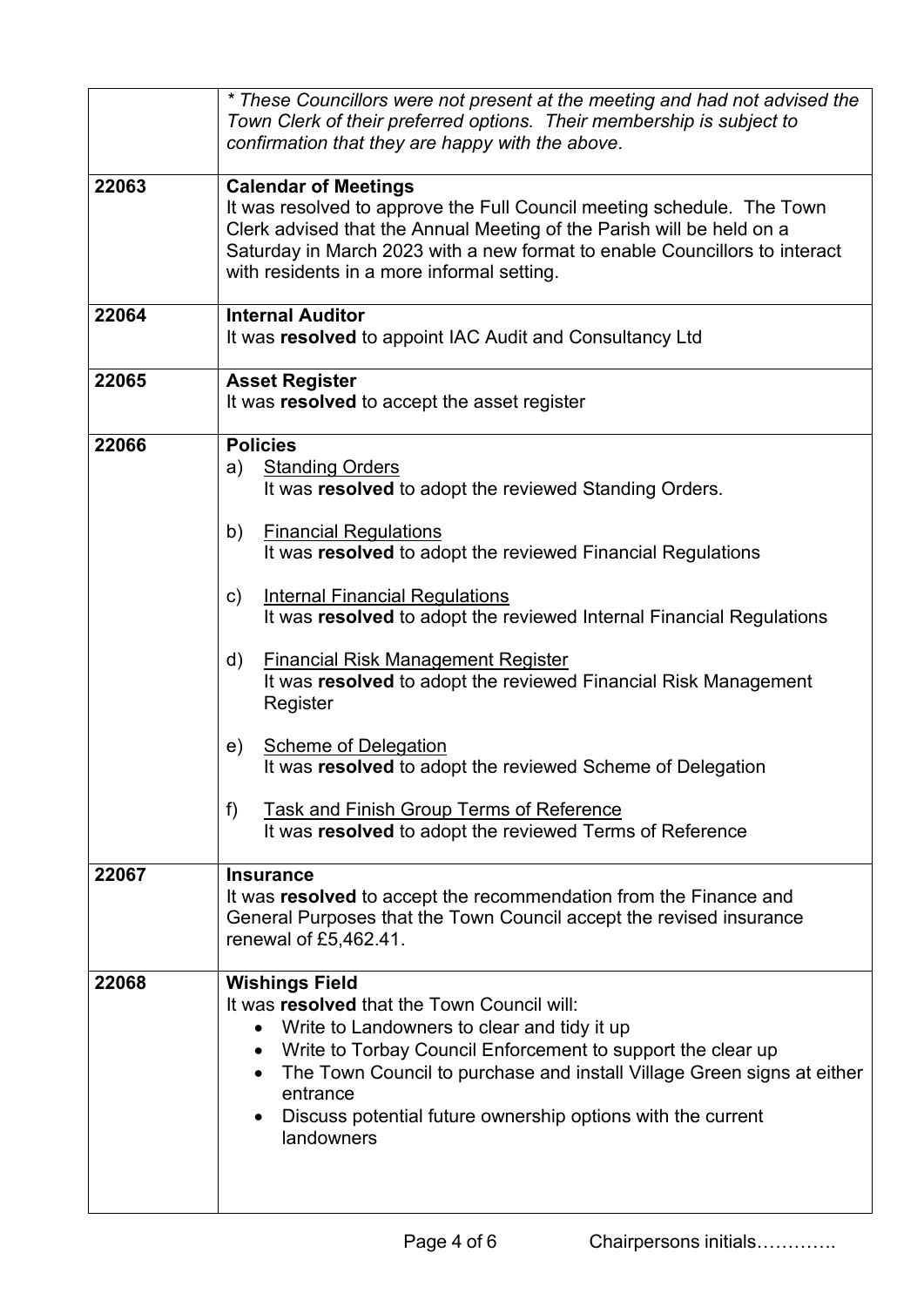| 22069 | <b>Devon Deal</b>                                                                                  |
|-------|----------------------------------------------------------------------------------------------------|
|       | Disappointed that no money available for the Town / Parish Councils<br>٠                           |
|       | to spend                                                                                           |
|       | Focused on major development projects - don't have the land or<br>infrastructure                   |
|       | Would like to hear views from the community to support any feedback                                |
|       | Need input for transport and infrastructure that does not seem to be<br>included in the Devon Deal |
|       | Town Council to hold a meeting with the MP to raise their concerns                                 |
|       | It was resolved to extend the meeting for a further 15 minutes                                     |
| 22070 | <b>Committee Reports</b>                                                                           |
|       | <b>Finance and General Purposes</b><br>a)                                                          |
|       | Monitoring the new budget, short of staff                                                          |
|       | <b>Planning and Regeneration</b><br>b)                                                             |
|       | Continue to monitor planning and licensing applications. The last                                  |
|       | meeting discuss parking issues in                                                                  |
|       | c) Community and Environment                                                                       |
|       | Jubilee tree has been planted, the bench has been ordered and the                                  |
|       | Lengthsmen have been asked to build bug hotels. Allotments are being                               |
|       | maintained and the town floral displays are due to be delivered shortly.                           |
| 22071 | Date of next meeting                                                                               |
|       | The date of the next meeting, scheduled for $8th$ June 2022 at 6pm, was                            |
|       | noted.                                                                                             |
| 22072 | Items for future agenda                                                                            |
|       | Each Councillor is requested to use this opportunity to raise items for future                     |
|       | agendas, giving details of why the Council should consider the item.                               |
|       | 1. Cllr Massey - Shoalstone update                                                                 |
|       | 2. Cllr Massey - Updates on meetings with Torbay Council                                           |
|       | 3. Cllr Leech – Project progress updates: Cycle Routes & Cycle Parking                             |
|       | 4. Cllr Haddock – Police update or Police Liaison Councillor to give a                             |
|       | report<br>5. Cllr Haddock – Possible sponsorship for a Ukrainian family relocated                  |
|       | to Brixham                                                                                         |
|       | 6. Cllr Leech – presentation to hear about the White Ribbon Campaign                               |
|       | 7. Cllr Blackmore – Report from Torbay Harbour Authority on their                                  |
|       | strategic plans for the harbour<br>8. Shared space – ie Kings Street zebra crossing (P&R)          |
|       | 9. Primary Care updates - Cllr Massey                                                              |
|       | 10. Wishings Field updates - Cllr Massey                                                           |
|       | 11. Devon Deal updates - Cllr Massey                                                               |
|       | 12. Electric Scooter / Bike hire - Cllr Leech (C&E)                                                |

The meeting closed at 20:15